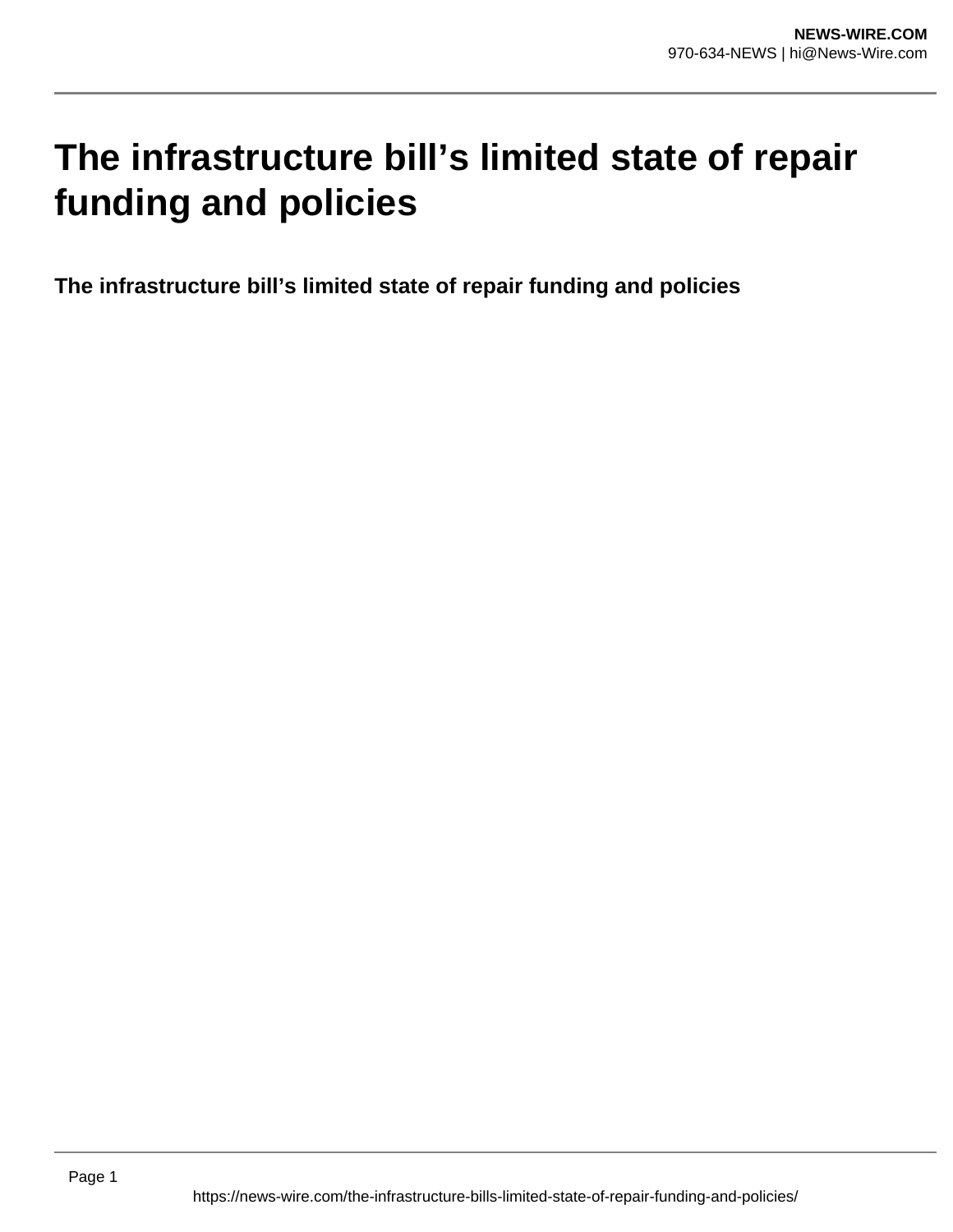

Page 2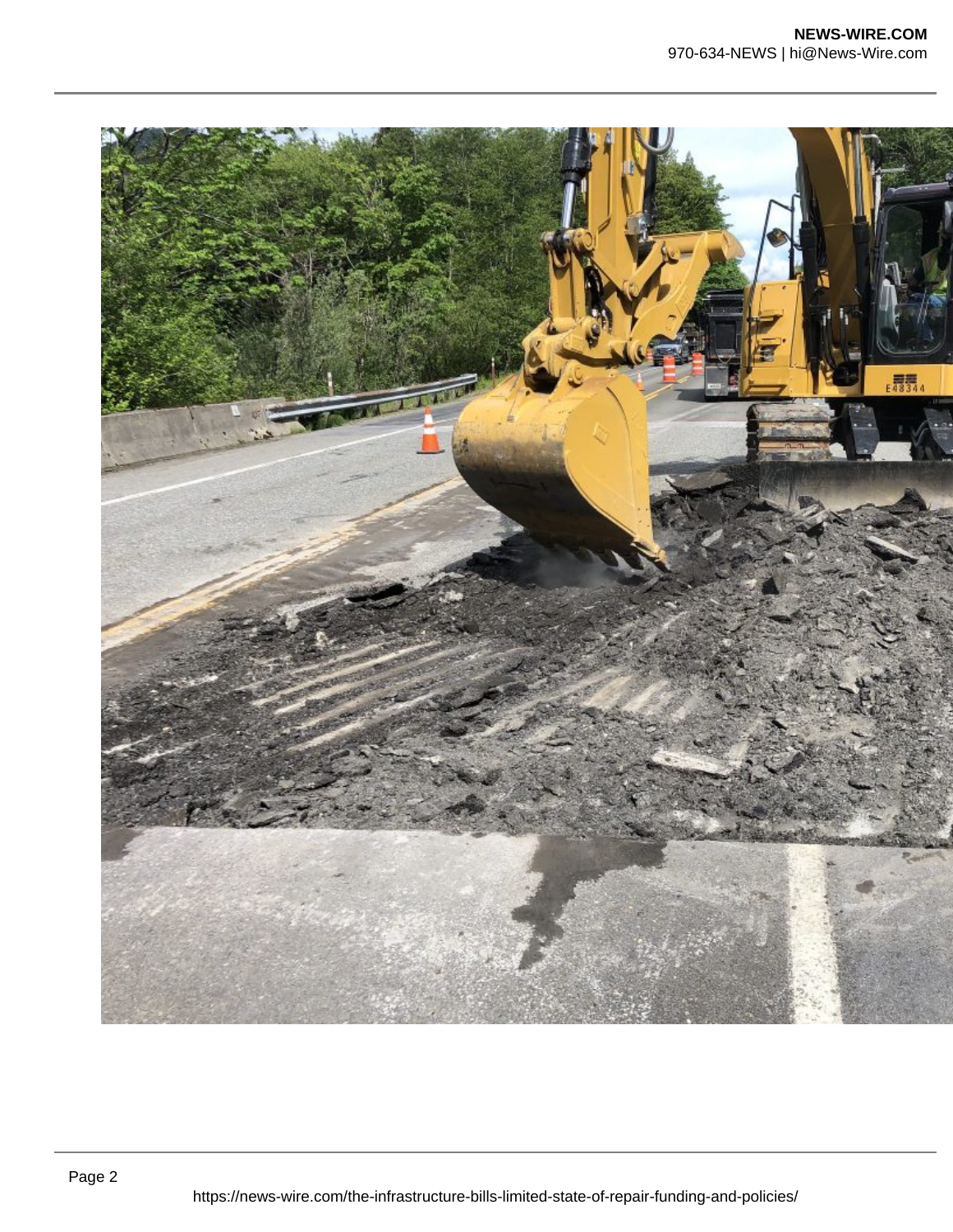Flickr photo of bridge resurfacing by WSDOT. https://www.flickr.com/photos/wsdot/49921039787

**There is very little new funding in the infrastructure bill specifically dedicated to repair and no new requirements on highway monies for prioritizing repair on roads and bridges. Overall the law doubled down on the practice of giving states immense flexibility with the bulk of their money and then hoping that they use that flexibility to prioritize repair. Advocates should be ready to hold states and metros accountable for making progress.** 

### **The law's shortcomings**

I-35W in Minneapolis. I-5 over the Skagit River in the Pacific Northwest. Miami's pedestrian bridge at Florida Atlantic University. The 295 pedestrian bridge in Washington, DC. Last week's bridge collapse in Pittsburgh, PA.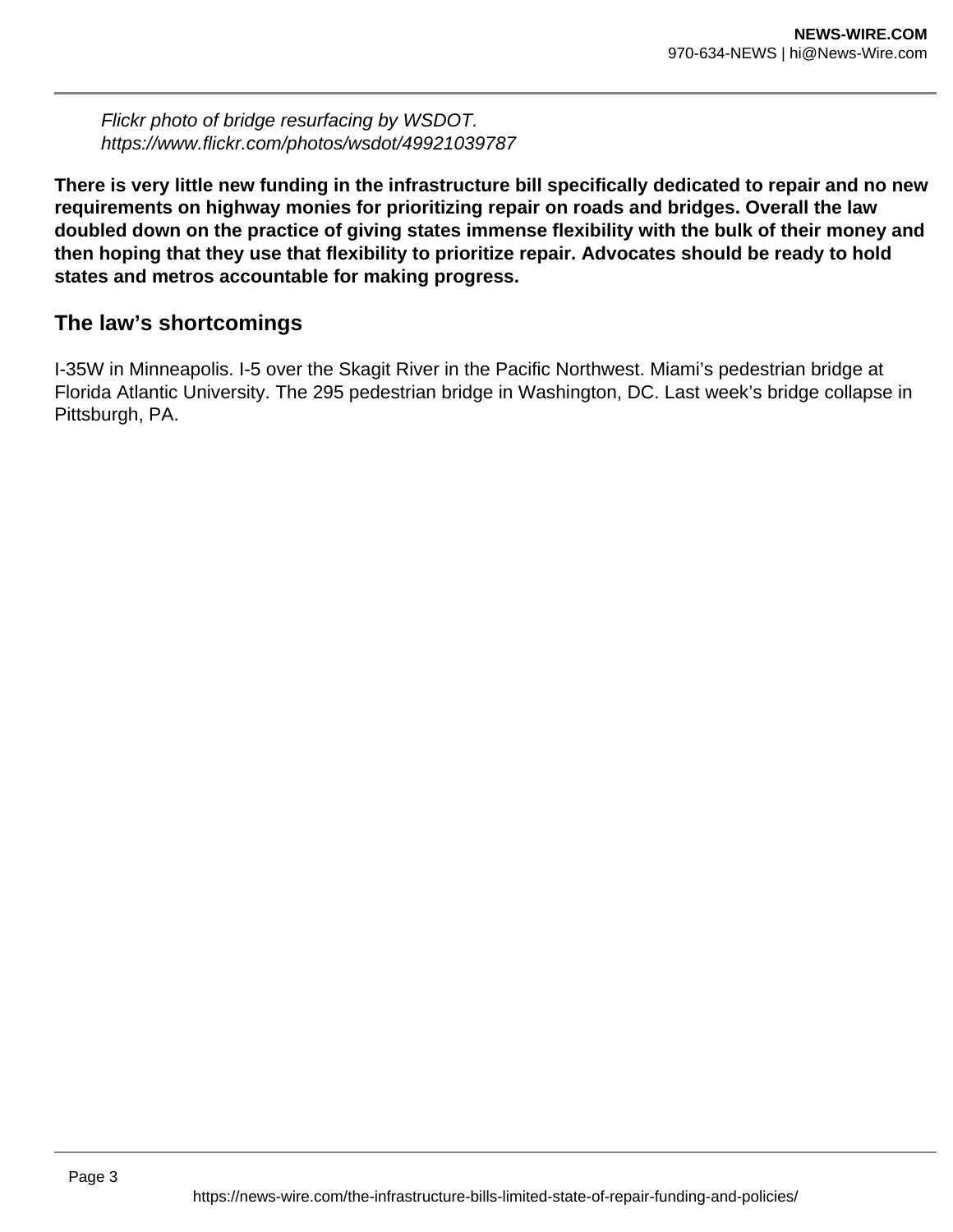

Those are just a few high profile US bridge collapses over the last decade. Many smaller ones have escaped national scrutiny. And of course, who knows how many potential collapses were avoided (good!) through weight restrictions, lane closures, or outright closures that resulted in lengthy detours (bad!).

These collapses all happened for a plethora of overlapping reasons related to engineering, age of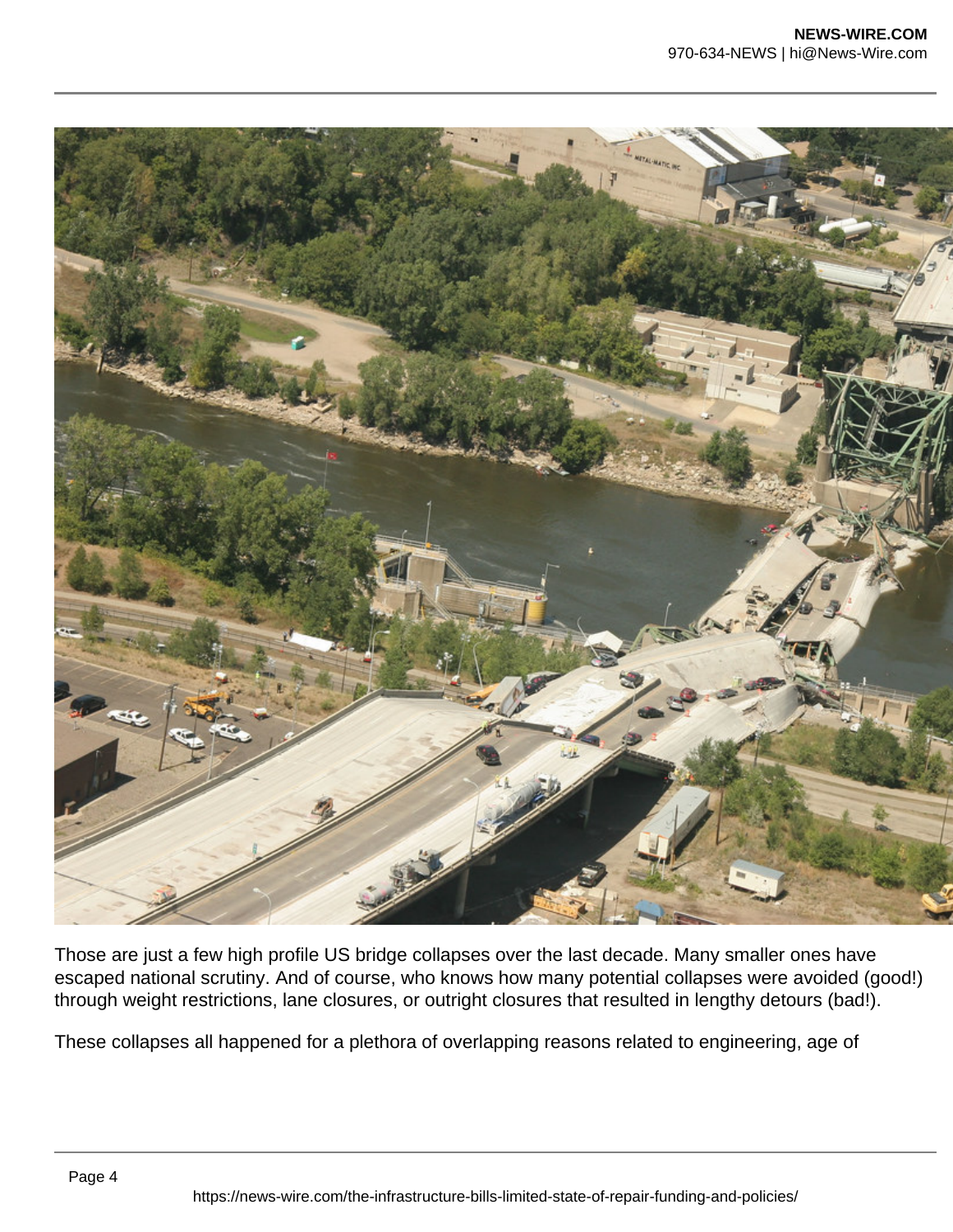infrastructure, design flaws, ineffective inspection systems, and others, but they are also the by-product of our overall reactive vs. proactive approach to **repair** and our **failure to require repair ahead of building new**. The House's five-year INVEST Act would have instituted a fix-it-first requirement, but the Senate and the administration discarded INVEST and ultimately struck a deal to continue the status quo on repair: giving states money and freedom, and hoping they use their discretion to maintain the system.

## **What's in the law?**

While states are given wide latitude on how to spend their money, they unquestionably will have more money at their disposal for the next five years because nearly all of the core programs that are typically used on repair needs increased in size. **There are two major programs worth highlighting:** 

**1) The National Highway Performance Program** (NHPP) is one of the two largest sources of funding used for repair—about 53 percent of all states' base highway formula apportionment (~\$147 billion in the new infrastructure law). NHPP funds are intended to be spent on the National Highway System's roads and bridges, as well as transit or for bicycle and pedestrian infrastructure in an NHS corridor. The easiest way to understand the NHS is that it consists of a spectrum from nearly all multi-lane arterial roads up to interstates, as well as a lot of two-lane rural state highways. Funding for the NHPP went up by 26 percent over the FAST Act, which means more money theoretically available for repair projects if states choose to spend it that way. The infrastructure law did open up NHPP to fund more climate mitigation projects classified as "protective features," including raising roadways, replacing culverts and drainage, and "natural infrastructure." Advocates and local leaders—especially in coastal areas—should work hard to make their state or metro area aware that these types of projects are now eligible for NHPP funding. (Relying on the past precedent of emergency aid for repairs after disasters will be risky as climate emergencies become more frequent but funding stays the same.)

**2) The Surface Transportation Block Grant Program** is exactly what it says: a block grant given to states for all surface transportation needs. This second biggest pot of money states can use on repair is also the most flexible. Not only can these funds be used on repair projects, but they can also go toward transit, biking, walking, and nearly other possible mode of surface travel—though many states do not take advantage of that flexibility. This program represents 23 percent of all highway formula dollars, and was increased by 35 percent from the FAST Act, up to \$79 billion in the new infrastructure law.

There is also a separate new program for repairing bridges that's already been in the news after FHWA released the first batch of funding to states.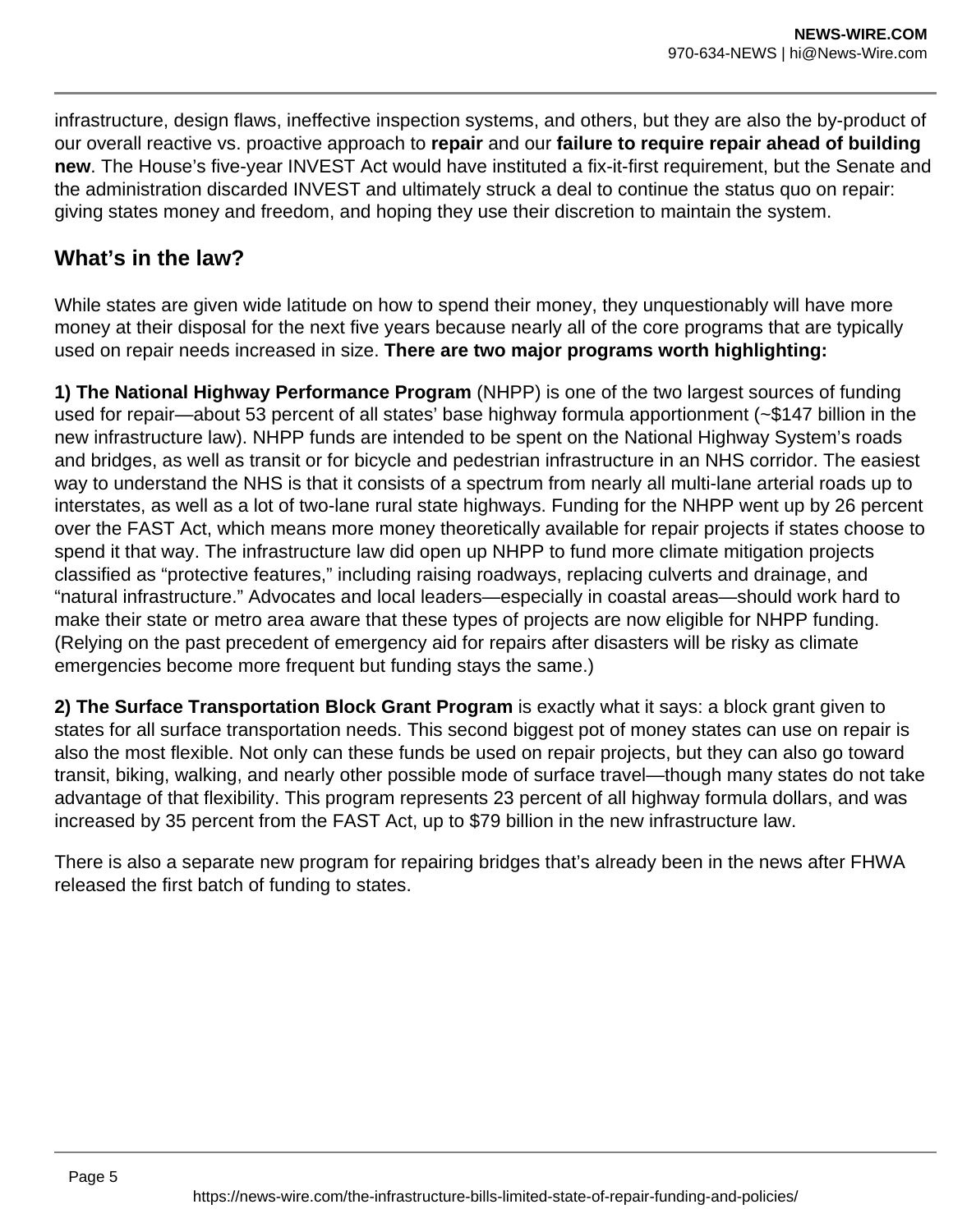The \$43 billion **bridge formula program** is "designed" to repair bridges, whether on the National Highway System or what are known as "off-system" bridges owned by counties, cities, or other localities. While states still have to come up with 20 percent of the cost for repairing the bigger NHS and other state-owned bridges, this program can cover 100 percent of the cost of repairing or rehabilitating these locally owned off-system bridges, to try and incentivize more funding toward these vital but smaller bridges—like theFern Hollow bridge in Pittsburgh that just collapsed—which many states ignore.

**Note:** Thanks to the Washington Post's Ian Duncan for noting that states can in fact use this repair program for expansion and building new bridges, according to FHWA's guidance on the program:

The construction of a new highway bridge on a new alignment is an eligible project under the BFP, but FHWA encourages States to first focus their BFP funding on projects that improve the condition of in-service highway bridges classified in poor condition and that preserve or improve the condition of in-service highway bridges classified in fair condition. Note that the FHWA considers the construction of a new highway bridge in a new location, in connection with replacement of an existing highway bridge in poor condition, to be improving the condition of an in-service highway bridge.

While states are free to neglect repair needs on their roads, bridges, and highways, the new infrastructure law does uphold the much stricter existing **State of Good Repair programs** and requirements for public transit. (Yes, we require state of repair on transit, but not on roads and bridges.) The funding for both transit and rail repair grants was also increased dramatically.

- **Transit: \$3.5 billion** for state of good repair grants represents a \$1 billion increase over the FAST Act. These formula grants provide funding to repair or replace a wide variety of rail infrastructure (rail itself, signals, stations, navigational systems, etc.) The infrastructure law also created a new \$300 million rail vehicle replacement competitive grant program that can be used to replace any rolling rail stock. Larger, legacy rail systems with especially old infrastructure will fare better in the grant process for this new program.
- **Passenger rail: \$53.5 billion** for state of good repair grants (up from \$6 billion in the FAST Act) within two different programs to improve the state of good repair, improve performance, or expand or establish new intercity passenger rail service, including privately operated intercity passenger rail service if an eligible applicant is involved. Notably, these repair funds (from the Federal-State Partnership for Intercity Passenger Rail, formerly the Federal-State Partnership for State of Good Repair) are closely tied up with the money being used to expand interstate rail service, so regions will need to coordinate their grant applications between connectivity/expansion and their repair needs in order to best utilize these funds. Funds from the Consolidated Rail Infrastructure and Safety Improvement (CRISI) program are more broadly directed toward repair and safety improvement projects.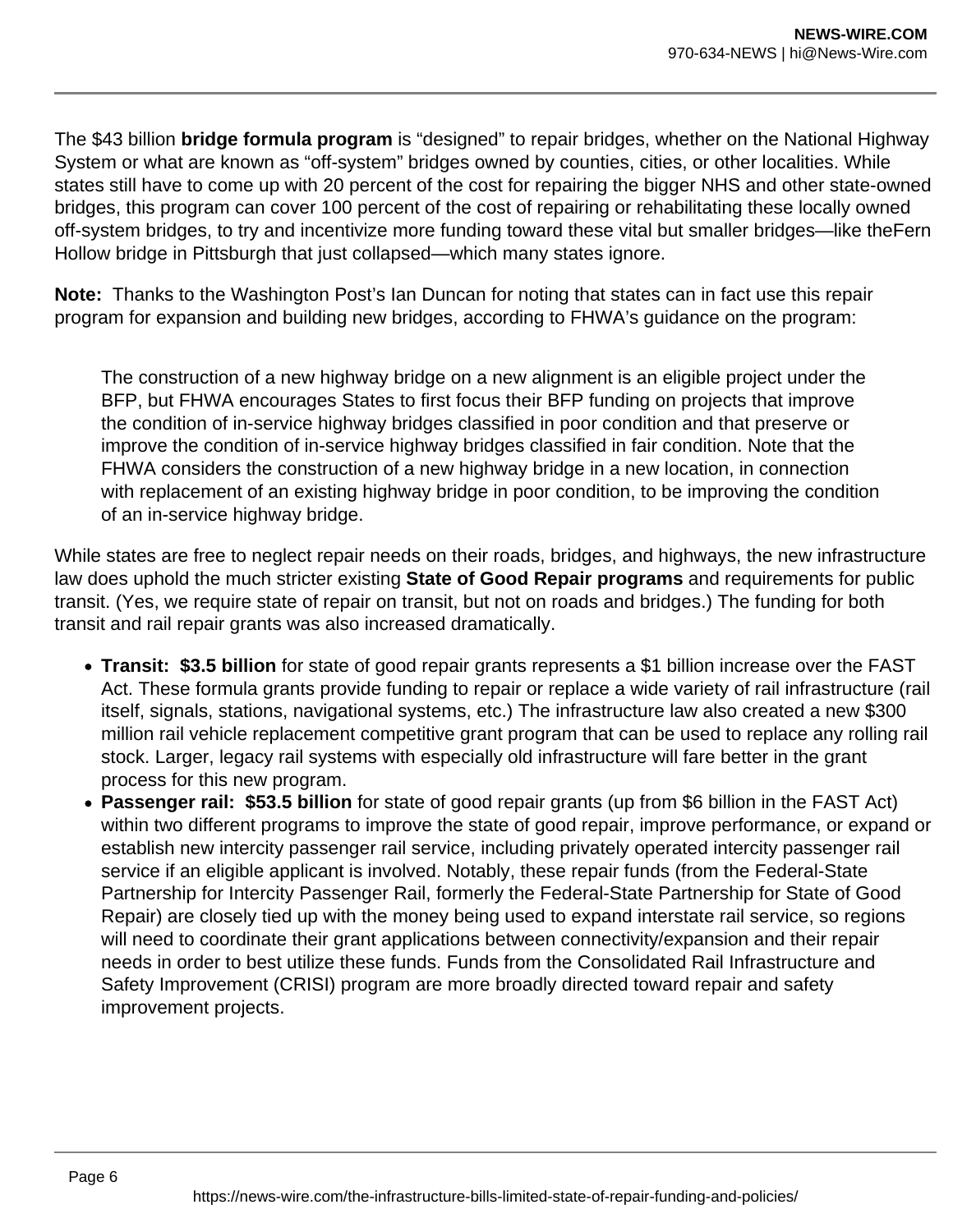### **How could the administration improve these repair provisions?**

Unfortunately, the deal the administration struck with Congress limits the extent of their own authority. States control the bulk of the money, with no fix-it-first requirements. Yes, USDOT has urged states to prioritize repair (and climate, equity, etc.) with their huge formula programs. Some governors and AASHTO already responded to that modest request with shock at the suggestion, even though they know they retain the freedom to continue ignoring those needs.

**But there are still things the administration can do.** They can choose to prioritize repair and modernization (and climate resilience) within their large range of competitive or discretionary grant programs, and prioritize repairing transit/rail infrastructure in communities that need it most or have been historically underserved to serve their equity goals. USDOT could issue guidance or scoping requirements to include identifying climate threats (extreme weather, extreme temperatures) and the frequency the asset will need repair/maintenance based on the design. And they could require this for any project that undergoes a NEPA environmental review.

### **How can this advance our goals? How can advocates improve outcomes on repair?**

When it comes to advocates and local leaders, the greatest potential is with increasing awareness, reporting, and accountability. For example, even though climate-related projects are now eligible for NHPP funds, governors, legislators or the DOT leadership may not realize it or may have zero interest in pursuing those projects. Further, there are very few states that have a pipeline of resilience projects ready to tee up. Advocates should fill that information gap to make the most of the new climate mitigation eligibility within this huge pot of cash, and focus on the projects that would protect and serve the most climate-vulnerable neighborhoods and people.

When it comes to passenger rail, as states (hopefully) create new interstate passenger rail compacts, some of the repair money for rail will be essential for getting them and subsequent new service off the ground. This would mean coordination across multiple regions and states to make those big projects a reality, as with the ongoing Gulf Coast rail project.

And lastly, you should be reaching out to every reporter on a transportation beat in your state to remind them of the promises that transportation agencies are making on repair.